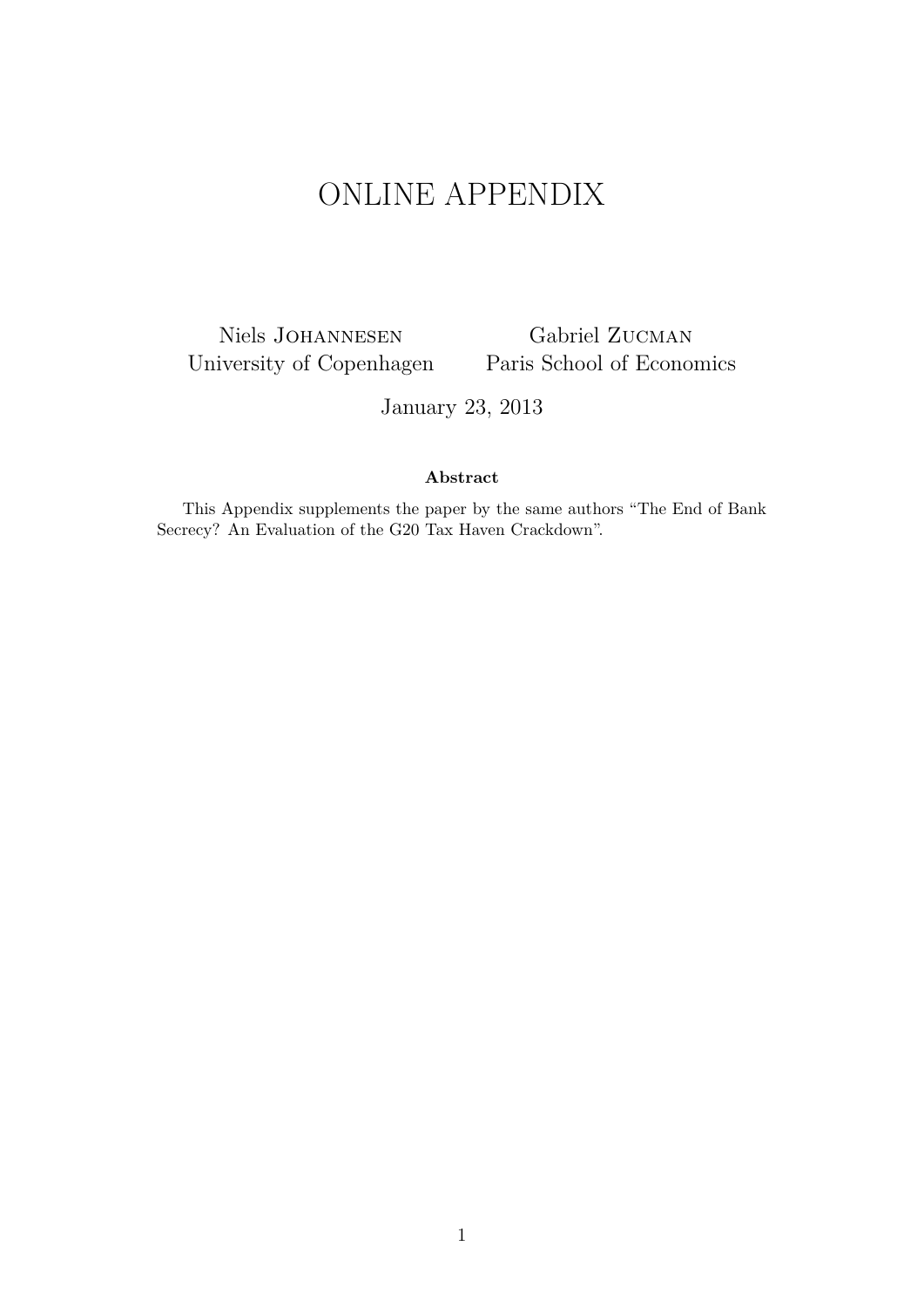The main goal of this Appendix is to describe how we have compiled the dataset on tax treaties used in the paper and what motivates our methodological choices. In Section A, we describe the institutional background. In Section B, we provide detailed information about the data sources. In Section C, we discuss the main methodological choices. In Section D, we explain step-by-step how the treaty dataset has been constructed from the data sources.

In addition, in Section E, we provide additional results on the impact of treaties on the compliance of Swiss account holders, and on the currency composition of deposits, which are excluded from the paper for the sake of conciseness.

## A Institutional Background

Three conditions must be satisfied in order for exchange of bank information to be effective [\(OECD,](#page-11-0) [2006\)](#page-11-0):

- Availability of information regulation must ensure that banks keep records of the information that can be requested under treaties.
- Access to information domestic legislation must allow domestic tax authorities to access bank information.
- Exchange of information there must be a legal basis for the exchange of information with foreign tax authorities.

For countries that are not tax havens, these conditions are typically satisfied: banks are required to keep records of account information for 5 years or more; tax authorities receive information from banks either automatically or routinely upon request; and tax authorities can provide bank information to numerous partner countries. Typically, the legal basis for information exchange is a double tax convention (DTC). Most DTCs follow a model known as the OECD model convention where Article 26 provides for information exchange on request.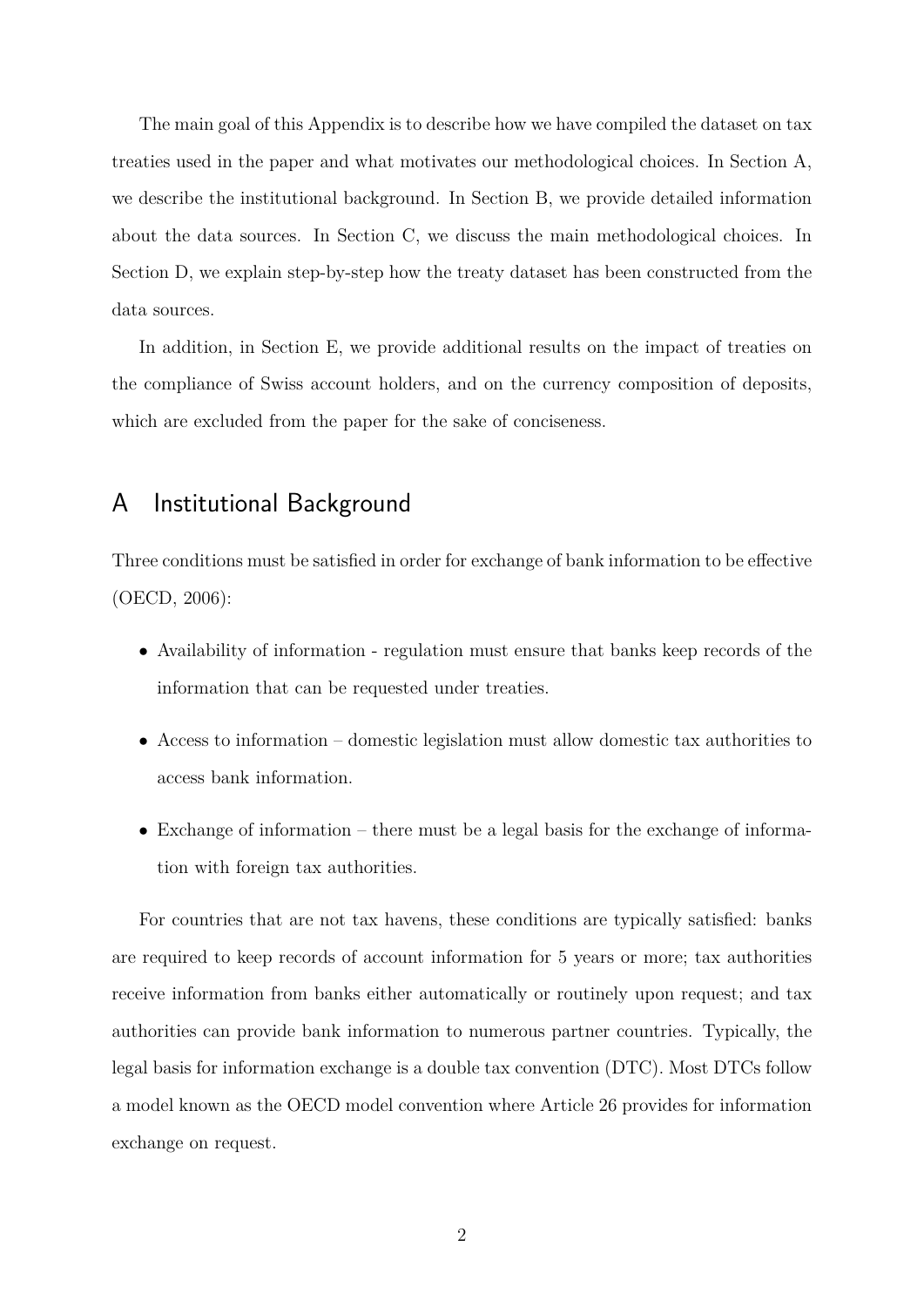The 52 jurisdictions that we have labeled tax havens in the paper (see Table A1) generally failed to satisfy at least one of these conditions. First, many tax havens had bank secrecy laws that prevented domestic tax authorities to access bank information for the purposes of investigating tax evasion cases. Second, some tax havens had legal provisions restricting the access to bank information to cases with a domestic tax interest, that is domestic tax authorities had access to bank information but not for the purposes of assisting foreign tax authorities in tax evasion cases. Finally, many tax havens had no tax treaties serving as a legal basis for the exchange of information.

It should be noted that many tax havens satisfied one or two of the three conditions, but by failing to satisfy all three prevented effective information exchange. For instance, some tax havens had numerous DTCs providing a legal basis for exchange of information, but no information was effectively exchanged because tax haven authorities could not access information under the prevailing domestic laws. This is true for tax havens for which the DTCs served other important functions, notably to limit double taxation of cross-border economic activity. Conversely, many tax havens did not have particularly strict bank secrecy laws but had concluded no or very few DTCs. This is true for many tax havens with no substantial domestic taxes for which double taxation was not an issue.

The efforts to promote information exchange led the OECD to make two legal innovations. Firstly, in 2002, a new type of treaty was introduced, the Tax Information Exchange Agreement (TIEA). The TIEA contains provisions on information exchange but not on the taxation of cross-border economic activity. It thus suits the needs of tax havens desiring to implement the standard of information exchange without making commitments on taxation. Secondly, in 2005, a revised version of the model DTC was adopted. Notably, the revised text contains new paragraphs 26(4) and 26(5), which explicitly override any provisions on domestic tax interest or bank secrecy in the domestic laws of the contracting states.

There are three distinct ways in which tax havens have implemented the OECD standard on information exchange.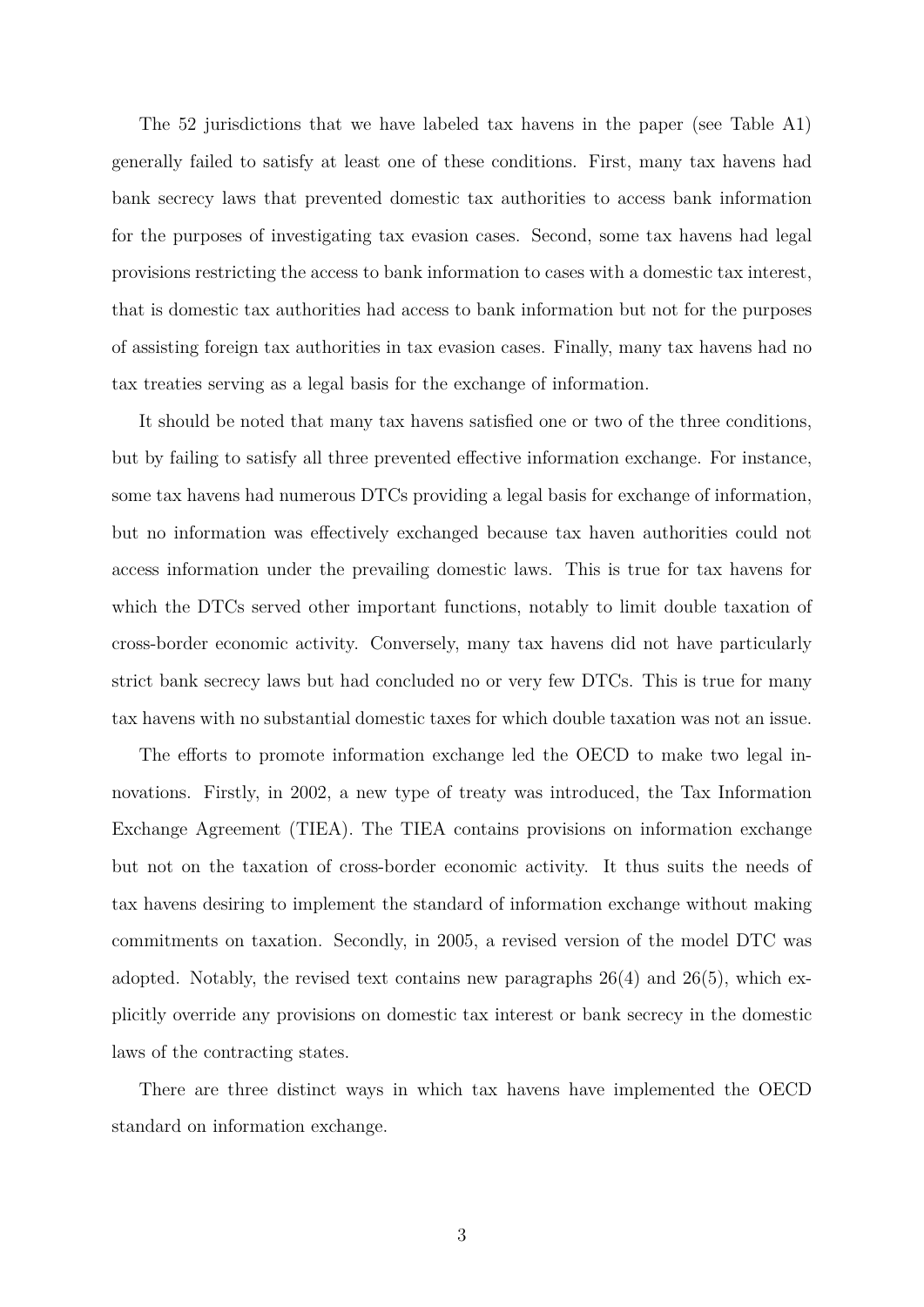Firstly, a number of tax havens with an existing network of DTCs concluded protocols that amended existing treaties with the new version of Article 26. This is the approach taken by countries such as Switzerland, Luxembourg and Singapore. The amendments were typically accompanied by changes in domestic laws that allowed DTCs with the new Article 26 to override the provisions that would otherwise prevent information exchange, i.e. provisions on bank secrecy and domestic tax interest. Countries taking this approach now have two sets of DTCs: those with the new Article 26, which allow for effective information exchange, and those with the old Article 26, which do not.

Secondly, a few tax havens with an existing network of DTCs removed bank secrecy provisions from domestic bank laws so as to allow for effective information exchange under all existing treaties without amendments. This is the approach taken by countries such as Belgium, Cyprus and Malta.

Thirdly, many tax havens set out to establish treaty networks. This is true for tax havens such as the Cayman Islands, Bahamas and Jersey. Often, the new treaties were accompanied by changes in domestic law allowing tax authorities to access and exchange bank information.

## B Sources of treaty information

Our main data source is the Exchange of Tax Information Portal maintained by the Global Tax Forum, which contains two different types of information.

Firstly, there are reports on specific tax havens documenting the progress in implementing effective information exchange. These reports are the most important output of the OECD peer review process. The reports cover the institutional framework necessary for exchange of several types of tax relevant information. For bank information, the reports investigate to what extent the three conditions discussed above are met: availability of information, access to information and exchange of information. At the time of writing, the peer-review process is ongoing. All OECD countries and major tax havens have been subject to the first stage of the peer-review whereas most non-OECD countries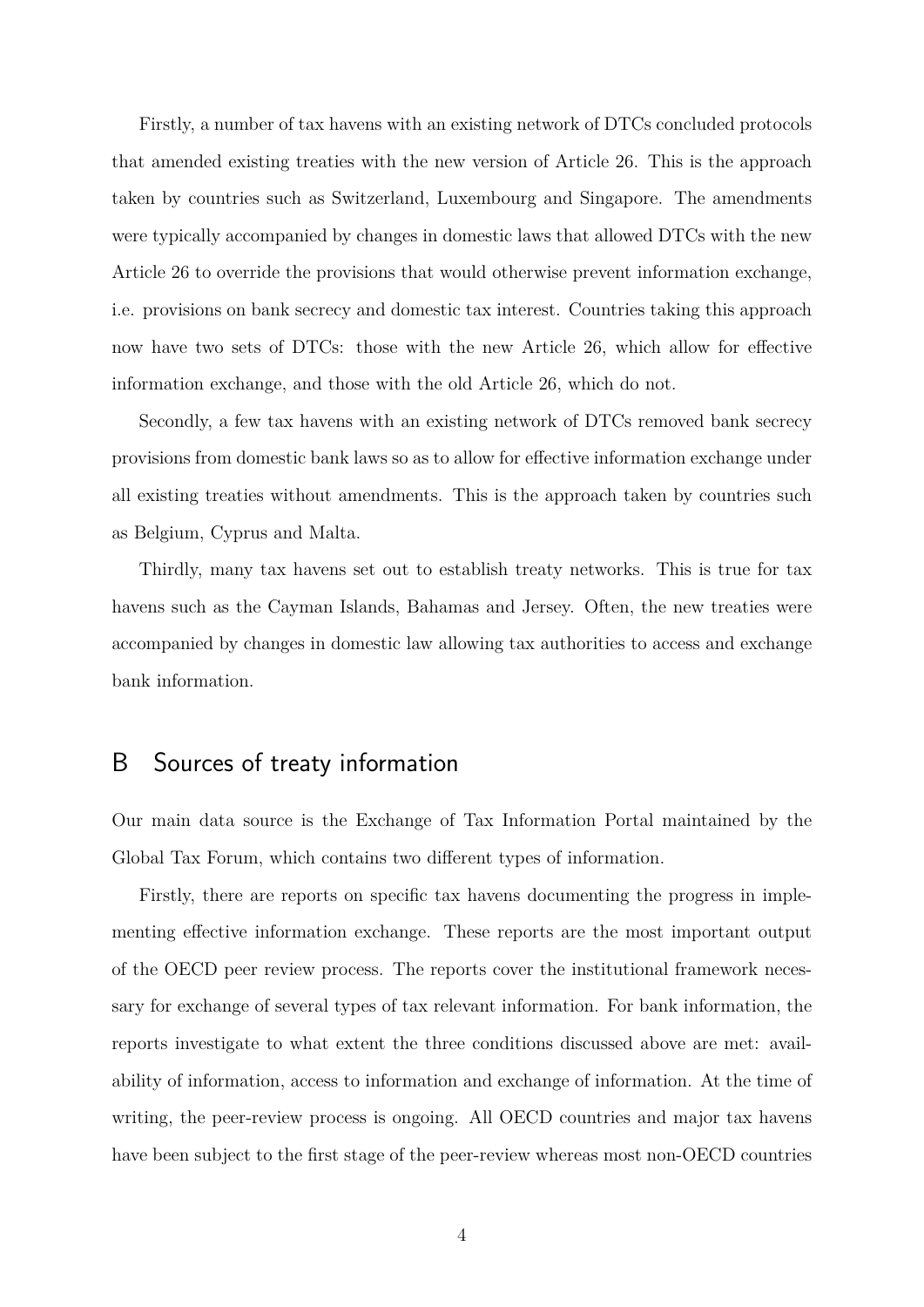and many smaller tax havens have not yet been reviewed.

Secondly, the Portal contains the following information about specific tax treaties between country-pairs:

- The type of the treaty (DTC or TIEA)
- The date of signature
- The date of entry into force
- An assessment of whether the treaty meets the OECD standard
- An indication of whether the DTC contains paragraphs 26(4) and 26(5)

While the Portal is a very useful primary source of information, it has - at least for the purposes of our study - a number of weaknesses:

- Treaty coverage: The portal relies on self-reporting from individual countries for information about new treaties and coverage is not perfect.
- Date of signature: In some cases, the Portal mentions treaties without mentioning subsequent treaty amendments. For our purposes, this is problematic in cases where the treaty amendment and not the original treaty constitutes the legal event that established effective information exchange. As discussed above, this is the case for several major tax havens where treaties that have been amended with the new article 26 provide for effective information exchange whereas treaties that have not been amended do not.
- Date of entry into force: The information on the date of entry into force is highly incomplete. In some cases, this reflects that treaties have been signed but have not come into force. In other cases, treaties that have come into force are not listed as such in the Portal.
- Peer review assessment: A treaty is deemed compliant if both partner countries have received a favorable assessment of the general institutional framework in the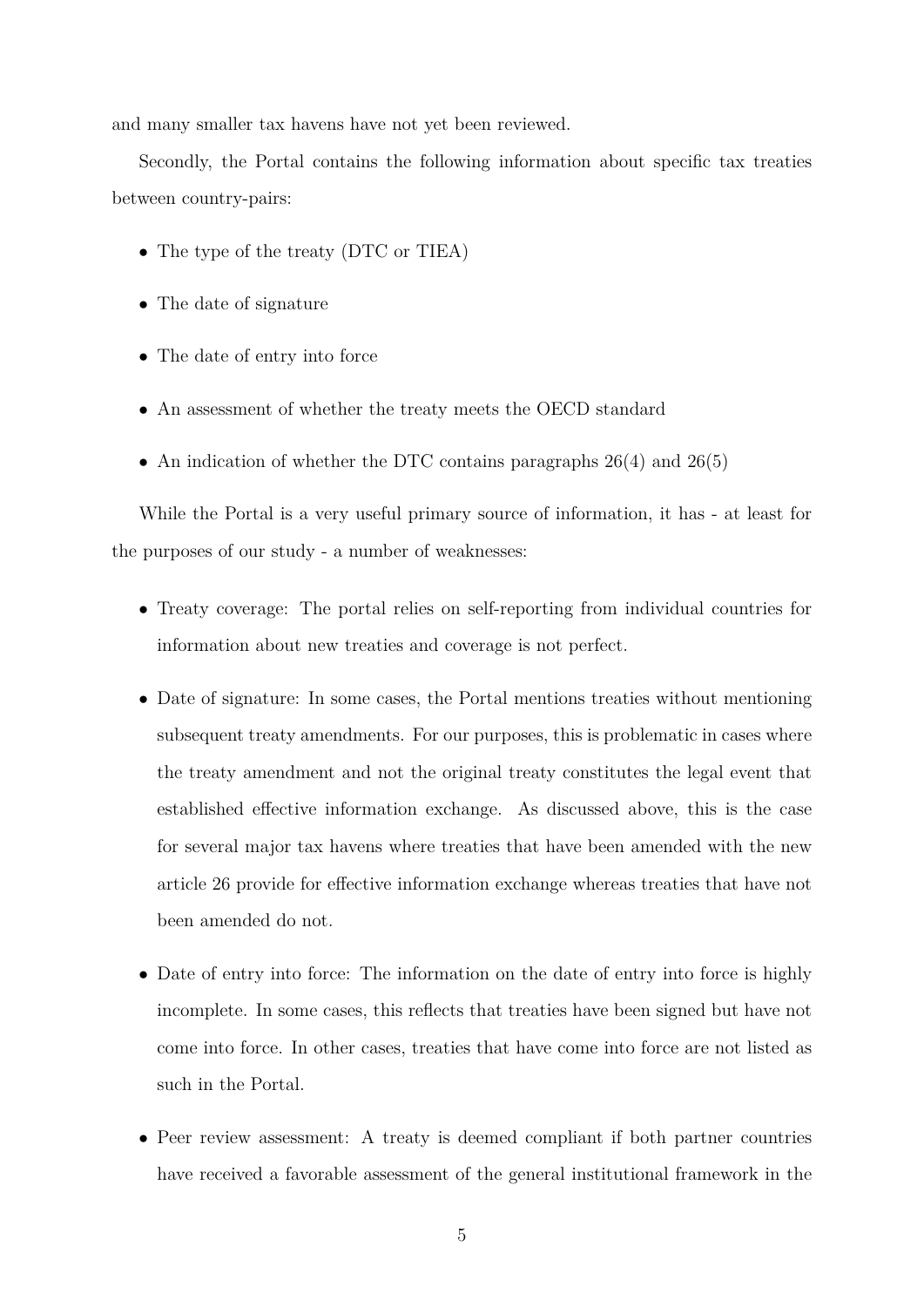peer-reviews and the specific treaty follows the OECD standard. A treaty is deemed non-compliant if at least one of the partner countries has received an unfavorable assessment of the general institutional framework or if the specific treaty has shortcomings. A treaty is unreviewed if at least one of the two countries has not been subject to a peer-review. At the time of writing, around 20% of treaties were still unreviewed. Unreviewed treaties are not a random subset of the universe of treaties, notably because treaties concluded by OECD countries are much more likely to be reviewed than treaties concluded by non-OECD countries.

In most countries, the ministry or government agency in charge of negotiating tax treaties operates a webpage with updated treaty information. Typically, these webpages include copies of all treaties to which the country is party. These webpages constitute a complementary data source. A list of these webpages is included in Table A2. We have also drawn on a list of TIEAs maintained by the OECD ([http://www.oecd.org/document/](http://www.oecd.org/document/7/0,3746,en_2649_33767_38312839_1_1_1_1,00.html) [7/0,3746,en\\_2649\\_33767\\_38312839\\_1\\_1\\_1\\_1,00.html](http://www.oecd.org/document/7/0,3746,en_2649_33767_38312839_1_1_1_1,00.html)).

## C Methodological discussion

The universe of tax treaties between tax havens and other countries includes:

- Treaties that are assessed to be compliant by the Portal. These treaties are in full compliance with the OECD standard of information exchange.
- Treaties that are not assessed by the Portal. This includes treaties that are listed by the Portal but unreviewed and treaties that are not listed by the Portal.
- Treaties that are assessed to be non-compliant by the Portal but possibly allow for some measure of information exchange. This includes treaties that have been concluded with the explicitly stated purpose of establishing a legal basis for information exchange but where minor shortcomings in the general institutional framework of one of the partner countries or small discrepancies between the treaty text and the model treaty has triggered non-compliant status.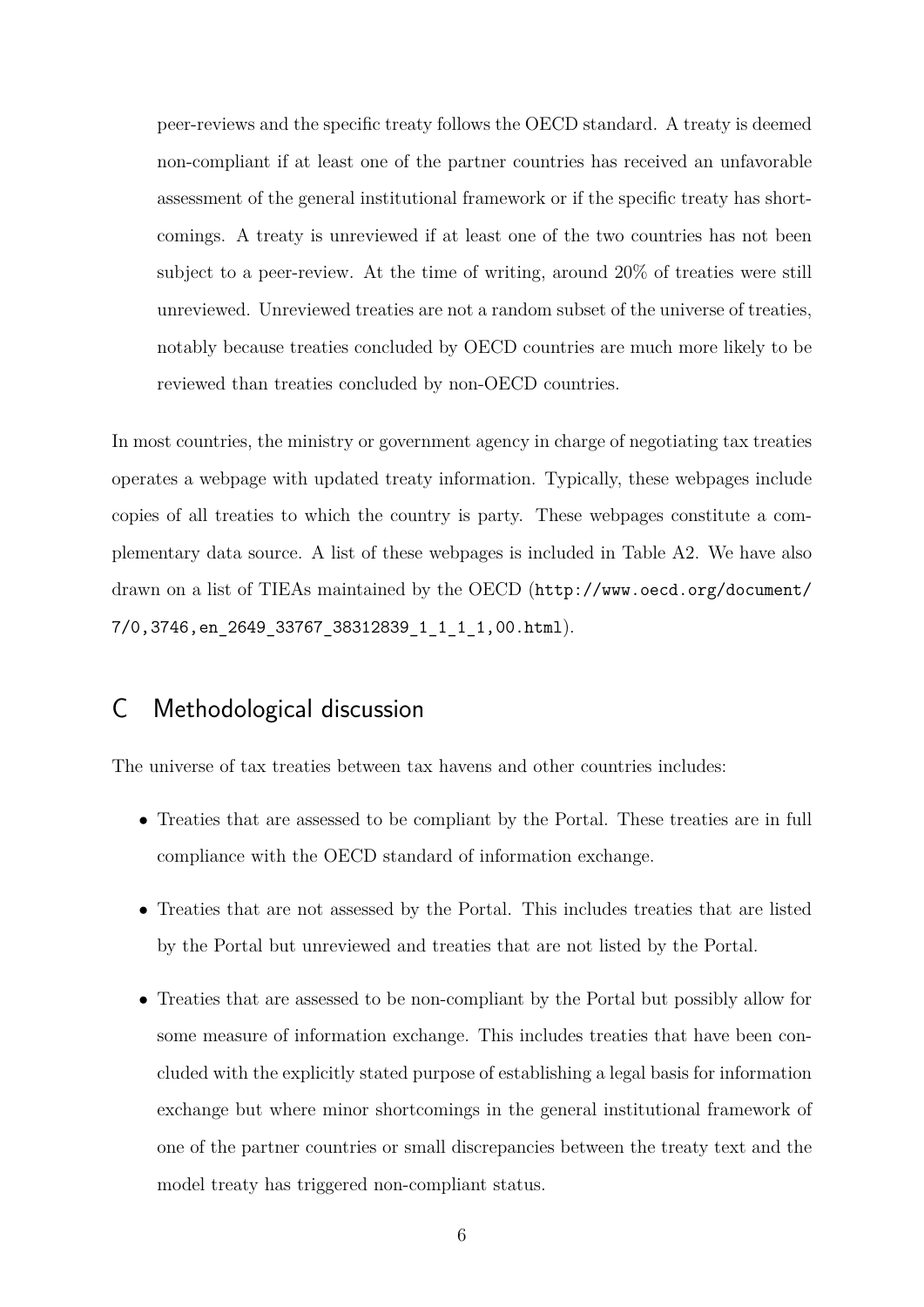• Treaties that are assessed to be non-compliant by the Portal and clearly do not provide for effective information exchange. This holds for the treaties of Switzerland, Luxembourg and Singapore that have not been amended with the new Article 26. These treaties have never been intended to constitute a legal basis for exchange of bank information and there is no reason to believe that tax evaders with offshore bank accounts should have responded to these treaties.

The key methodological choice in the construction of the treaty dataset is the criterion determining which treaties are included in the dataset.

In the paper, we apply the following selection criterion: We include all legal events pertaining to the exchange of information on the basis of treaties occurring after the relevant tax haven endorsed the OECD standard of information exchange. We exclude all legal events occurring before the relevant tax haven endorsed the OECD standard.

By legal events, we mean new DTCs and TIEAs; protocols amending Article 26 of existing DTCs; and changes in the domestic legislation of tax havens that allow for exchange of bank information under existing treaties. By the endorsement of the OECD standard of information exchange, we mean the day at which the government of the relevant tax haven officially committed to implement the OECD standard typically in the form of a letter to the OECD.

This selection criterion has the advantage of being simple, transparent and objective. To implement it, we simply need information on the universe of legal events affecting information exchange and the dates at which tax havens officially endorsed the OECD standard.

An alternative selection criterion would be compliance with the OECD standard of information exchange. The most obvious difficulty with this criterion is that it would require independent legal reviews of the large number of jurisdictions and treaties that have not been subject to peer-review. This is an enormous task even for the team of legal experts involved in the ongoing peer-review and far beyond what is possible for the purposes of this study.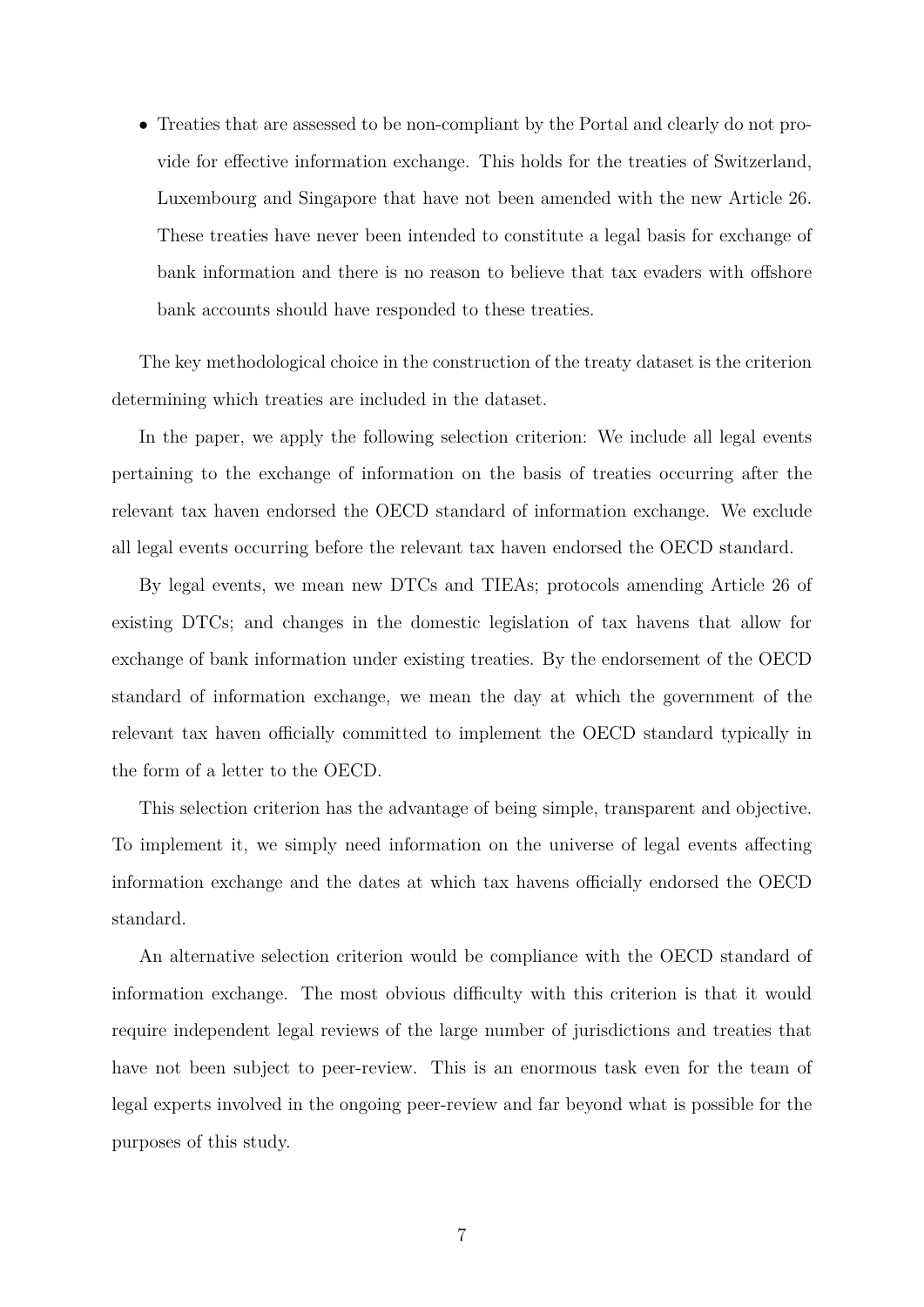A second problem is that the OECD's assessment of whether treaties comply with the standard has important limitations. In some cases, even legal experts have doubts whether a specific treaty is in compliance with the standard. The OECD's assessment evolves, for instance when it turns out that a legally compliant treaty is not enforced well.

Consider the amendment to the French-Swiss treaty signed in August 2009. We know from the introductory example of the paper that this treaty induced some tax evaders to respond. Until November 2011, the French-Swiss treaty was listed as unreviewed on the Portal. In December 2011, it was listed as non-compliant. At the same time, there were media reports that Swiss and French officials had diverging interpretations of the treaty, and that some misunderstanding remained more than two years after the signature of the treaty.<sup>[1](#page-7-0)</sup>

As the case of the French-Swiss treaty illustrates, it is hard to know for sure whether a treaty provides for effective information exchange. Our selection criterion does not imply a stance on whether treaties provide for effective information exchange or not. Our treaty database allows us to investigate whether depositors actually responded differently to treaties deemed compliant and non-compliant by the OECD. We find that there is no significant response to non-compliant treaties, but a statistically significant and modest response to compliant treaties. Because the sample of treaties assessed by the OECD is not random, these results should be taken with care (and that is why we do not report them in the main text).

In practice, the treaty sample that results from our selection criterion is close to the treaty sample which would result from applying the OECD standard as selection criterion. Typically, to the extent that tax havens were signing treaties prior to their official endorsement of the OECD standard, these treaties did not follow the standard whereas the vast majority of treaties signed after the endorsement do follow the standard.

<span id="page-7-0"></span><sup>1</sup>See for instance [http://www.romandie.com/news/n/\\_Paris\\_ferme\\_la\\_porte\\_a\\_un\\_accord\\_](http://www.romandie.com/news/n/_Paris_ferme_la_porte_a_un_accord_fiscal_controverse_avec_la_Suisse171120111711.asp) [fiscal\\_controverse\\_avec\\_la\\_Suisse171120111711.asp](http://www.romandie.com/news/n/_Paris_ferme_la_porte_a_un_accord_fiscal_controverse_avec_la_Suisse171120111711.asp).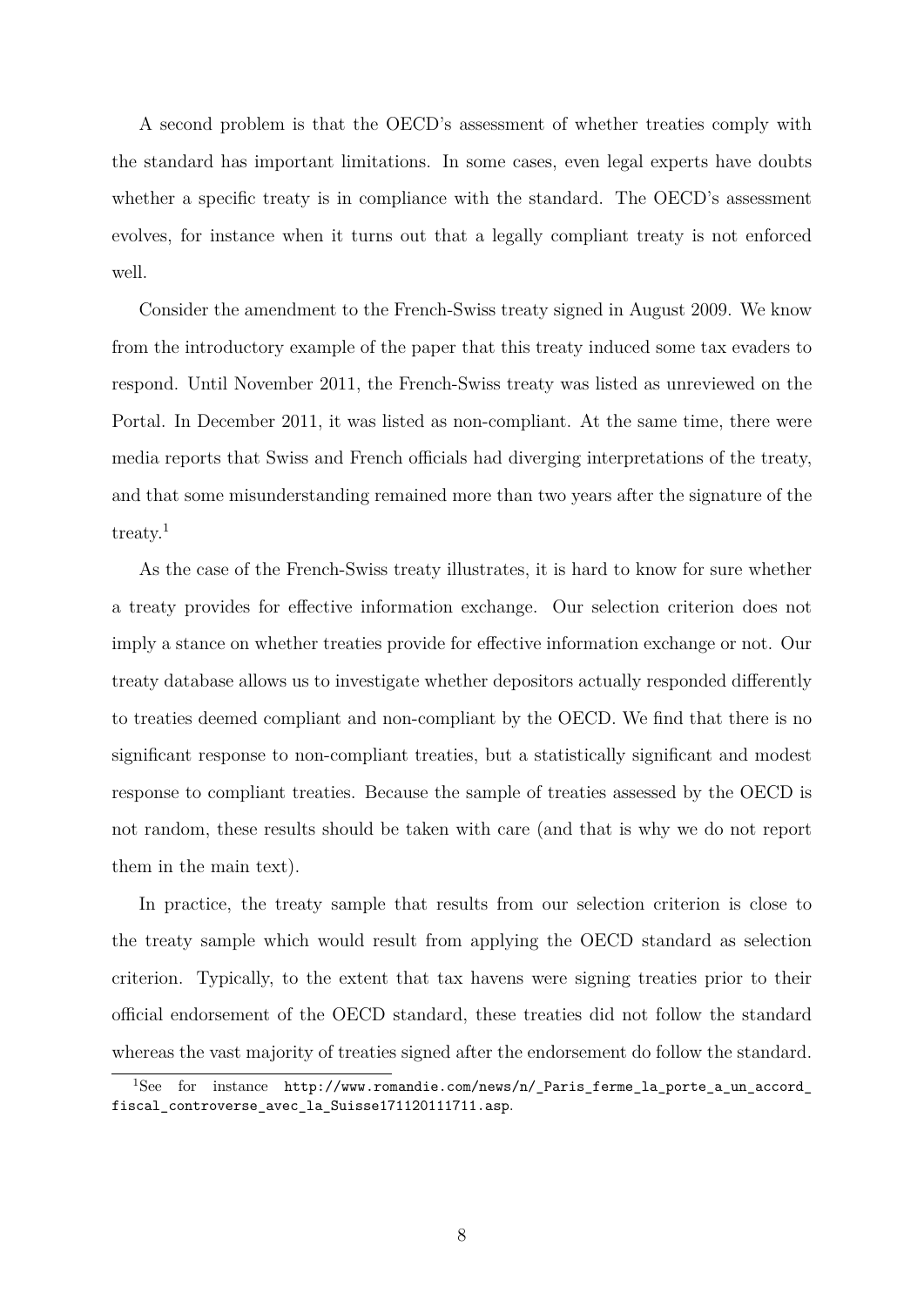## D Step-by-step construction of the treaty database

- 1. We obtain a list of all treaties concluded by the 52 tax havens in our sample from the Exchange of Tax Information Portal. This list includes 1,468 country-haven pairs (where pairs that include two tax havens are counted twice). Some countryhaven pairs have several entries either because they have concluded several treaties (for instance, a DTC and a TIEA) or because treaty amendments are reported as separate treaties.
- 2. For 857 country-haven pairs, the Portal indicates that at least one treaty change occurred after the tax haven endorsed the OECD standard.
	- For 838 of these country-haven pairs, we have found no conflicting information in other sources. We retain the information pertaining to the first legal event after endorsement by the tax haven in the dataset.
	- For 19 of these country-haven pairs, we have found conflicting information from other sources. We retain the updated information in the dataset.
- 3. For 611 country-haven pairs, the Portal indicates that the latest treaty change occurred after the tax haven endorsed the OECD standard.
	- For 159 of these country-haven pairs, the tax haven changed its domestic law after endorsing the OECD standard so as to provide information exchange under its existing treaties and we retain these observations in the dataset: (i) Belgium changed its law on 14 April 2011, allowing for information exchange with 71 countries; (ii) Cyprus changed its law on 10 July 2008, allowing for information exchange with 36 countries; (iii) Malta changed its law on 18 January 2008, allowing for information exchange with 27 countries; (iv) Chile changed its law on 5 december 2009, allowing for information exchange with 25 countries.
	- For 49 of these country-haven pairs, other sources indicate that a treaty change occurred after endorsement contrary to the information in the Portal and we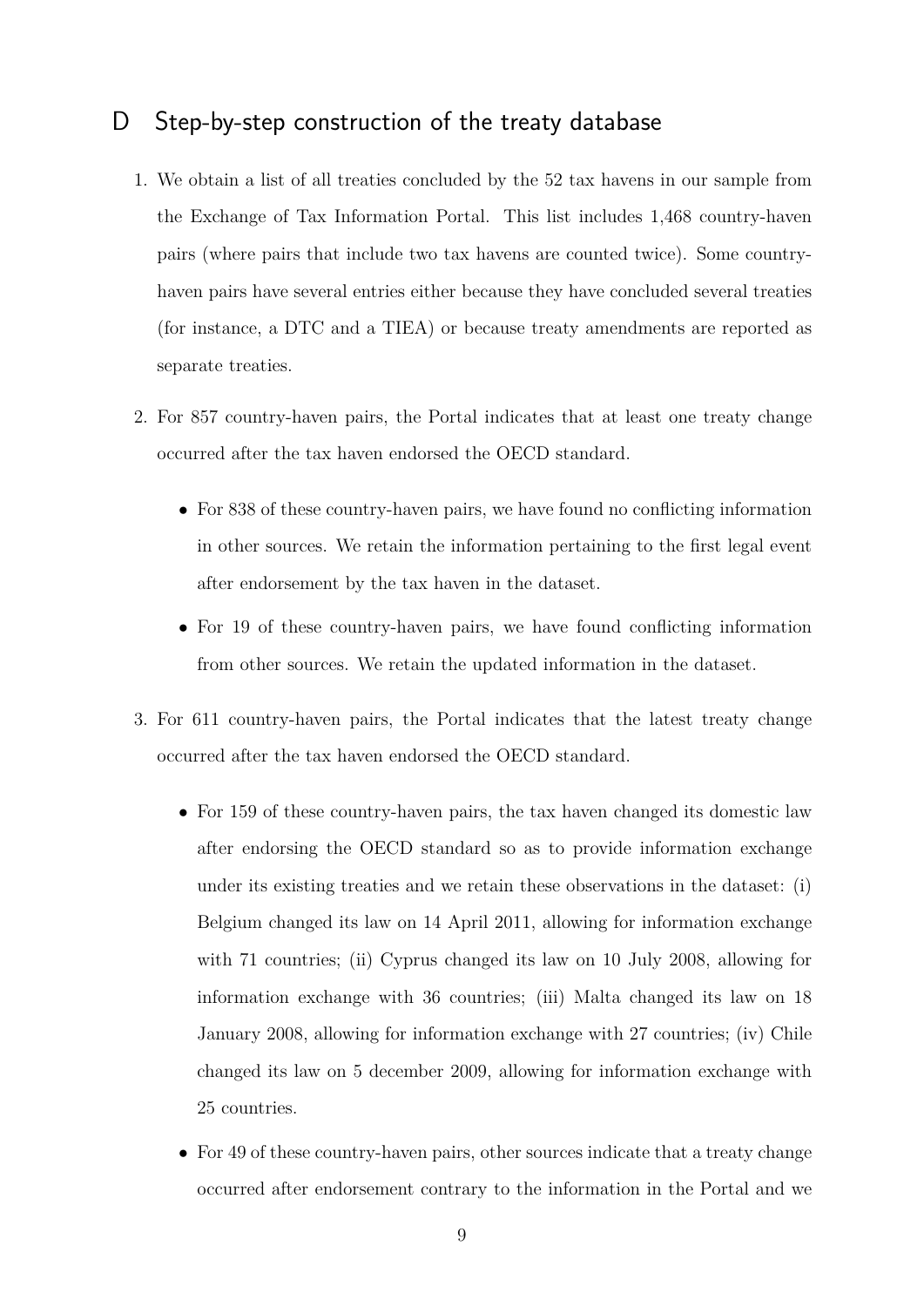retain these observations in the dataset.

- The remaining 403 country-haven pairs are excluded.
- 4. For 25 country-haven pairs for which no treaty is listed in the Portal, we have found information on treaties signed after endorsement of the OECD standard from other sources. We include these observations in the dataset.

Thus, a total of  $857 + 159 + 49 + 25 = 1,090$  treaties are included in the final dataset. All treaty information can be downloaded on the authors' websites. For each treaty in our dataset, we list the information provided by the Portal as well as other information derived from other sources.

### E Additional results

#### E.1 Currency composition of deposits

Table A3 presents descriptive statistics on the currency composition of deposits in tax havens. The table is constructed as follows: For each quarter and for each currency, we have summed deposits over "treaty" pairs and "no-treaty" pairs respectively. This gives the aggregate portfolio of deposits for each quarter and for the "treaty" and "notreaty" group respectively with a breakdown on currencies. Then we have computed the corresponding currency fractions for each quarter and each group and averaged over quarters.

The results show that currency composition is strikingly similar in the two groups of country-pairs, which explains why our regression results remain the same when we use fixed-exchange rate measures of deposits.

#### E.2 The effect of treaties on compliance in Switzerland

In Table A4, we investigate whether treaties signed by Switzerland with EU countries affect the deposits held by residents of the EU in Switzerland (col. 1) and the fraction of interest income that savers voluntarily disclose to their home government (col. 2 and 3).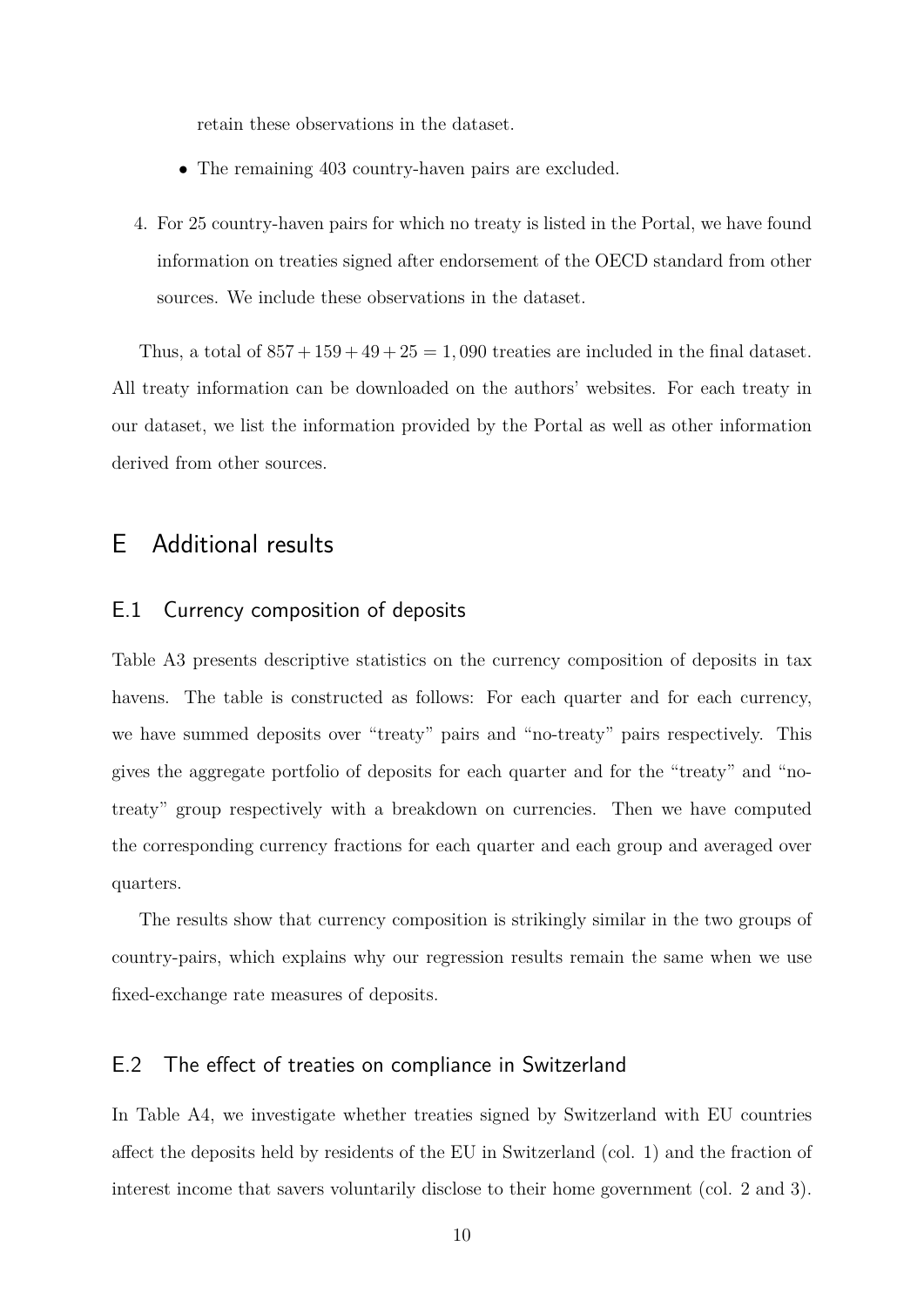Consistent with the graphical evidence presented in the paper, we find no statistically significant effect of treaty signature on compliance on the part of EU Swiss account holders.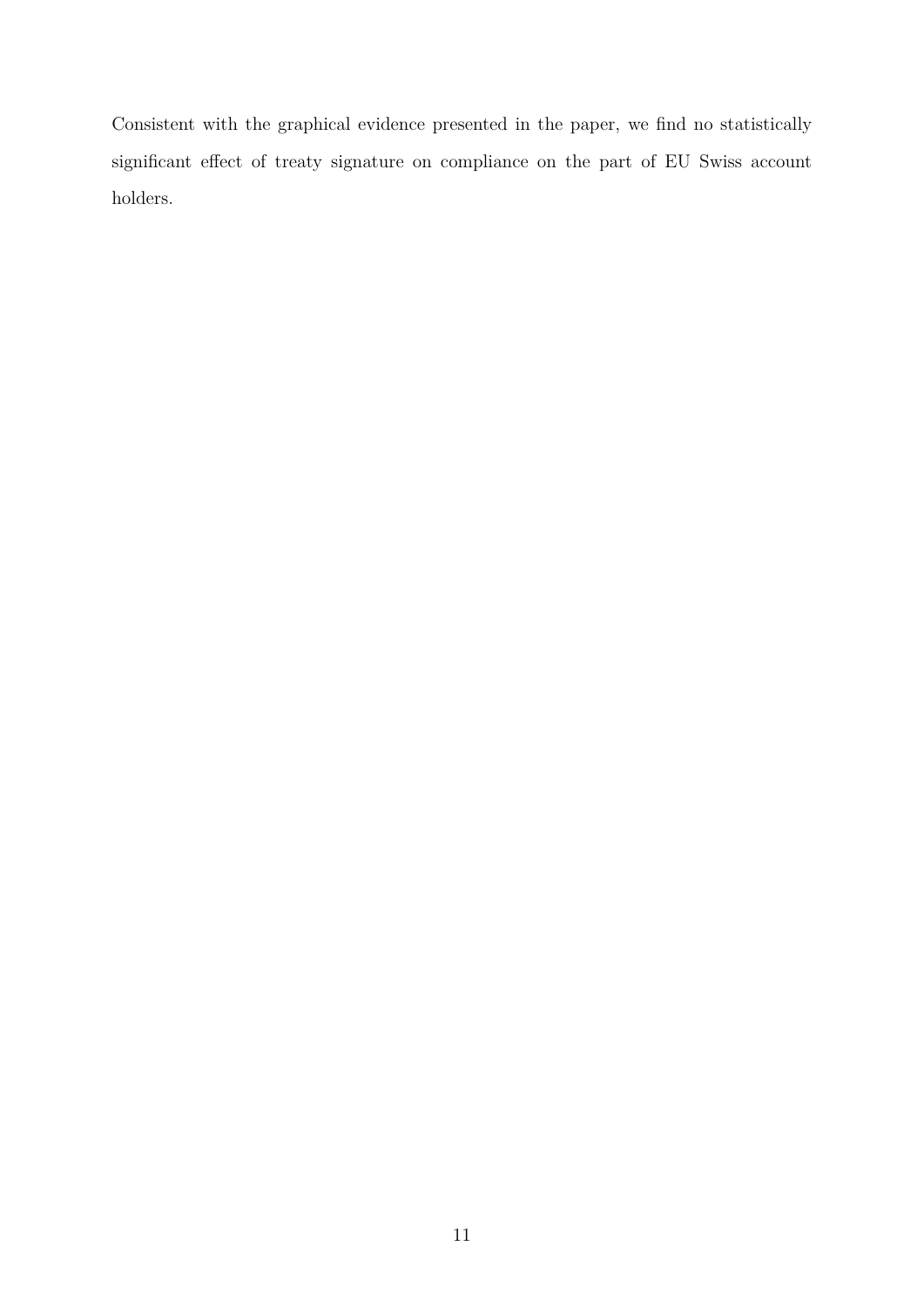## References

<span id="page-11-0"></span>OECD (2006). *Tax Co-operation: Towards a Level Plpaying Field*. Organisation for Economic Co-operation and Development.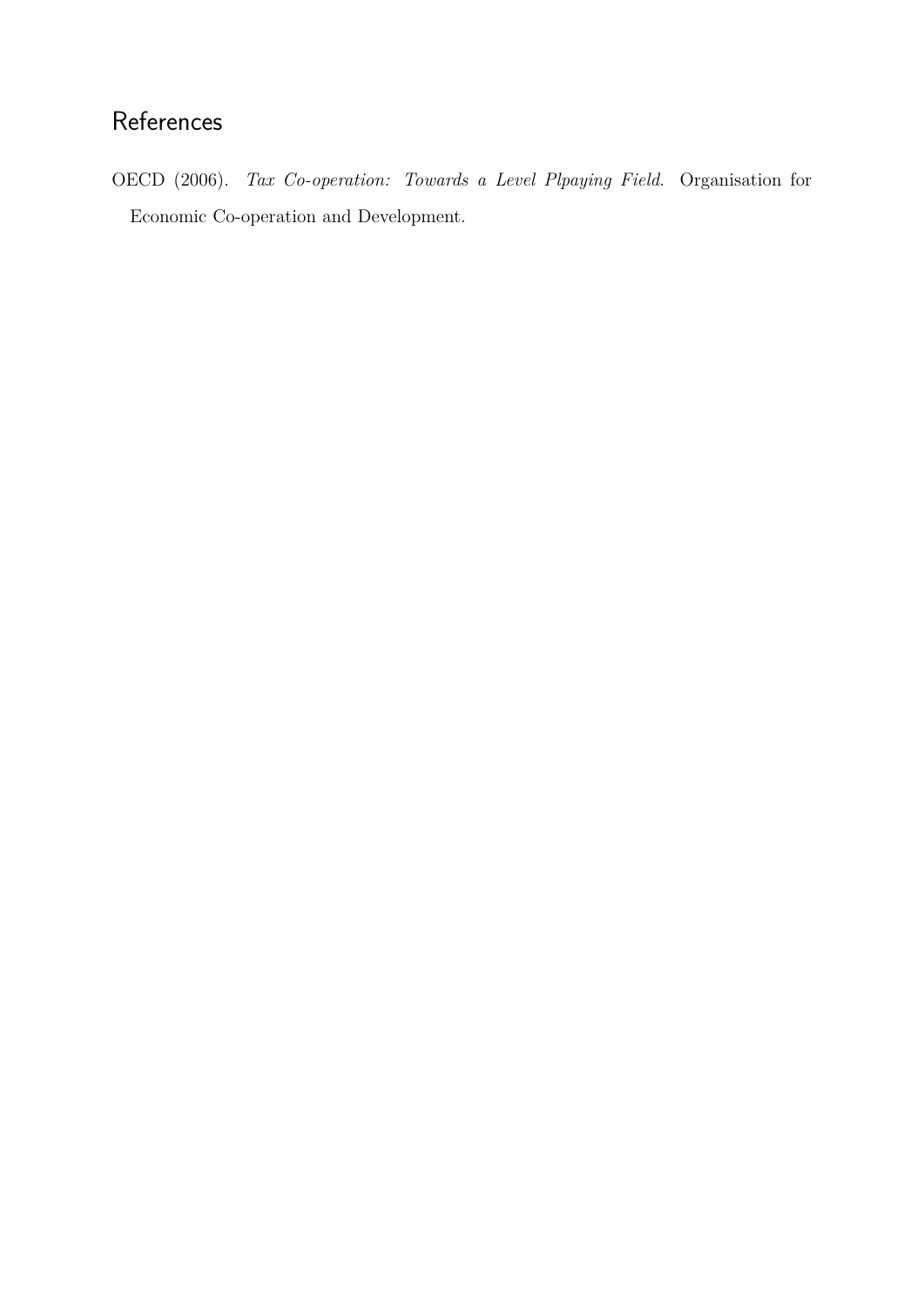| Andorra             | March 10, 2009     | Luxembourg                       | March 1, 2009     |
|---------------------|--------------------|----------------------------------|-------------------|
| Anguilla            | March 5, 2002      | Macao SAR                        | November 15, 2005 |
| Antigua and Barbuda | February 20, 2002  | Malaysia                         | April 7, 2009     |
| Aruba               | May 31, 2001       | Malta                            | May 19, 2000      |
| Austria             | March 1, 2009      | Marshall Islands                 | July 17, 2007     |
| <b>Bahamas</b>      | March 15, 2002     | Monaco                           | March 24, 2009    |
| Bahrain             | September 11, 2001 | Montserrat                       | February 27, 2002 |
| <b>Barbados</b>     | January 1, 2001    | Nauru                            | January 1, 2003   |
| Belgium             | March 1, 2009      | <b>Netherlands Antilles</b>      | November 30, 2000 |
| <b>Belize</b>       | March 8, 2002      | <b>Niue</b>                      | February 15, 2002 |
| Bermuda             | May 15, 2000       | Panama                           | April 15, 2002    |
| Cayman Islands      | May 18, 2000       | Saint Kitts and Nevis            | March 6, 2002     |
| Chile               | December 5, 2009   | Saint Lucia                      | March 5, 2002     |
| Cook Islands        | March 22, 2002     | Saint Vincent and the Grenadines | February 26, 2002 |
| Costa Rica          | April 7, 2009      | Samoa                            | April 9, 2002     |
| Curacao (*)         | November 30, 2000  | San Marino                       | April 4, 2000     |
| Cyprus              | May 24, 2000       | Seychelles                       | February 26, 2001 |
| Dominica            | March 6, 2002      | Singapore                        | February 10, 2009 |
| Gibraltar           | February 27, 2002  | Sint Marten (*)                  | November 30, 2000 |
| Grenada             | February 27, 2002  | Switzerland                      | March 13, 2009    |
| Guernsey            | February 21, 2002  | Trinidad and Tobago              | January 1, 2011   |
| Hong Kong SAR       | November 15, 2005  | <b>Turks and Caicos Islands</b>  | March 8, 2002     |
| Isle of Man         | December 13, 2000  | Uruguay                          | April 7, 2009     |
| Jersey              | February 22, 2002  | Vanuatu                          | May 15, 2003      |
| Liberia             | July 12, 2007      | Virgin Islands, British          | February 4, 2002  |
| Liechtenstein       | March 12, 2009     | Virgin Islands, US               | March 11, 2002    |

## Table A1: List of 52 Tax Havens and Date of Endorsement of the OECD Standard

Note: (\*) Curacao and Sint Marten came into existence in <sup>2010</sup> upon the secession of Netherlands Antilles.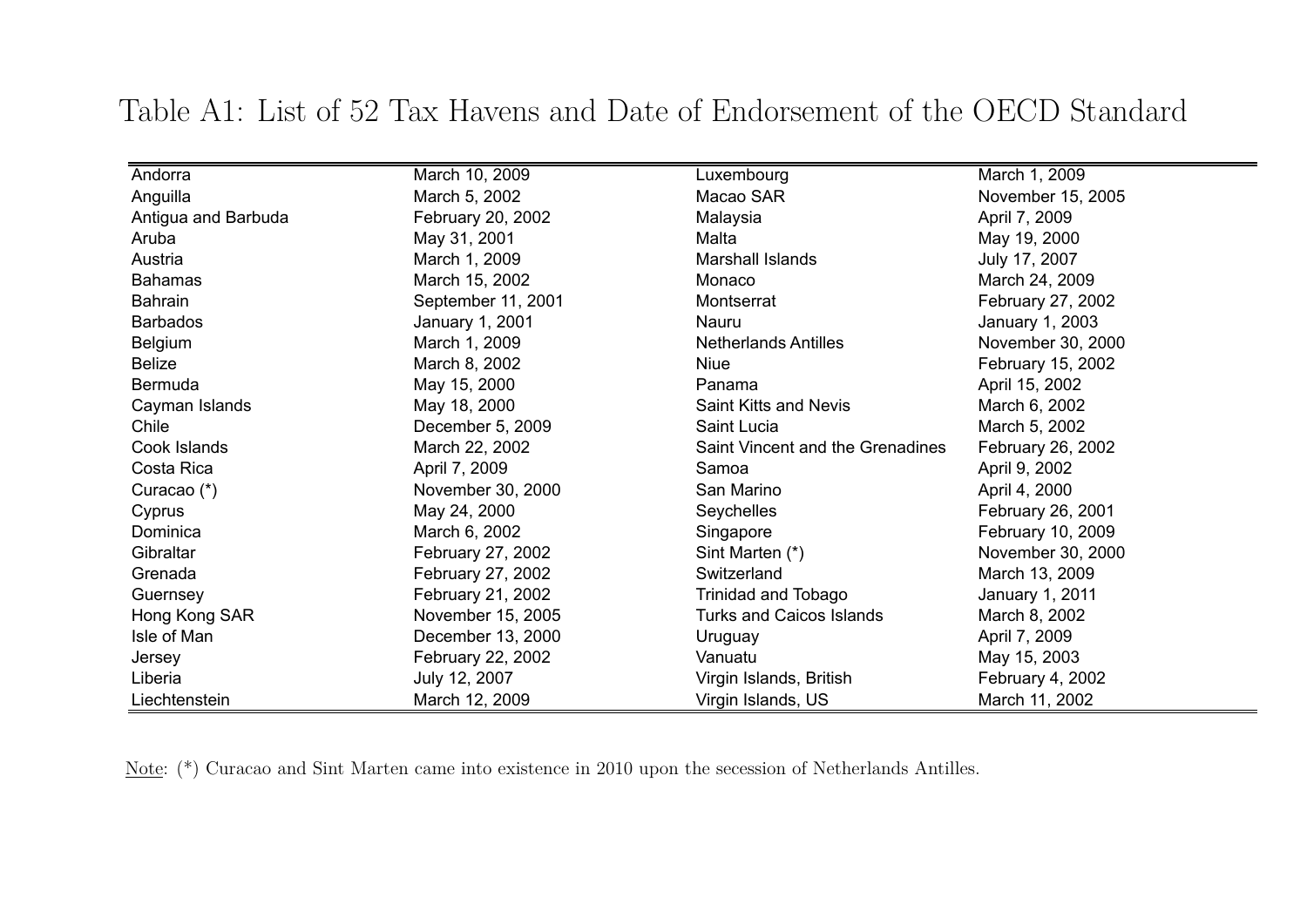# Table A2: List of Official Government Webpages with Information on Tax Treaties

| Denmark             | http://www.skm.dk/love/dbo/                                                                                                                            |
|---------------------|--------------------------------------------------------------------------------------------------------------------------------------------------------|
|                     | http://www.gov.gg/ccm/navigation/income-tax/tax-information-exchange-agreements---mutual-agreement-procedures---double-taxation-                       |
| Guernsey            | arrangements/tax-information-exchange-agreements/;jsessionid=9A44CA0323B6DA2D57172916B727E24F                                                          |
| Jersey              | http://www.gov.je/TAXESMONEY/INTERNATIONALTAXAGREEMENTS/TIEA/Pages/index.aspx                                                                          |
| Isle of Man         | http://www.gov.im/treasury/incometax/sections/practitioners/internationalagreements.xml                                                                |
| Cayman Islands      | http://tia.gov.ky/pdf/BilateralAgreementsArrangements.pdf                                                                                              |
| Belgium             | http://fiscus.fgov.be/interfafznl/fr/international/conventions/index.htm                                                                               |
| Sweden              | http://www.skatteverket.se/privat/skatter/arbeteinkomst/internationellt/dubbelbeskattningavrakning/skatteavtal.4.5fc8c94513259a4ba1d800025922<br>.html |
| Ireland             | http://www.revenue.ie/en/practitioner/law/tax-treaties.html                                                                                            |
| Austria             | http://www.bmf.gv.at/Steuern/Fachinformation/InternationalesSteu_6523/DiesterreichischenD_6527/_start.htm                                              |
| Cyprus              | http://www.mof.gov.cy/mof/ird/ird.nsf/dmldtc_en/dmldtc_en?OpenDocument                                                                                 |
| France              | http://www.impots.gouv.fr/portal/dgi/public/documentation.impot;jsessionid=SROIN10KIGRVZQFIEIPSFFA?pageId=docu_international&espId=-                   |
|                     | 1&sfid=440&choix=AUT#pays                                                                                                                              |
| Antigua and Barbuda | http://www.foreignaffairs.gov.ag/diplomacy/TIEA.php                                                                                                    |
| Norway              | http://www.regjeringen.no/en/dep/fin/Selected-topics/taxes-and-duties/tax-treaties-between-norway-and-other-st.html?id=417330                          |
| Chile               | http://www.sii.cl/pagina/jurisprudencia/convenios.htm                                                                                                  |
| Argentina           | http://www.afip.gov.ar/institucional/convenios.asp                                                                                                     |
| San Marino          | http://www.esteri.sm/on-line/en/Home/InternationalTreaties/BilateralConventions/BilateralConventions-BilateralagreementswithotherStates.html           |
| Spain               | http://www.meh.es/es-es/normativa%20y%20doctrina/normativa/cdi/paginas/cdi_alfa.aspx                                                                   |
| Cyprus              | http://www.mof.gov.cy/mof/ird/ird.nsf/dmldtc_en/dmldtc_en?OpenDocument                                                                                 |
| Malta               | http://www.mfsa.com.mt/pages/viewcontent.aspx?id=196                                                                                                   |
| Singapore           | http://iras.gov.sg/irasHome/page_ektid812.aspx#comprehensive                                                                                           |
| Bahrain             | http://www.mof.gov.bh/CategoryList.asp?ctype=agree                                                                                                     |
| US                  | http://www.irs.gov/businesses/international/article/0,,id=96739,00.html                                                                                |
| Germany             | http://www.bundesfinanzministerium.de/nn_318/DE/Wirtschaft_und_Verwaltung/Steuern/000.html                                                             |
| Luxembourg          | http://www.impotsdirects.public.lu/conventions/index.html                                                                                              |
| Seychelles          | http://www.src.gov.sc/pages/resources/dtas.aspx                                                                                                        |
| UK                  | http://www.hmrc.gov.uk/taxtreaties/in-force/index.htm                                                                                                  |
| Switzerland         | http://www.admin.ch/ch/f/rs/0.67.html                                                                                                                  |
| Canada              | http://www.fin.gc.ca/treaties-conventions/treatystatus_-eng.asp                                                                                        |
| portugal            | http://info.portaldasfinancas.gov.pt/pt/informacao_fiscal/convencoes_evitar_dupla_tributacao/convencoes_tabelas_doclib/                                |
| hong kong           | http://www.ird.gov.hk/eng/tax/dta_inc.htm                                                                                                              |
| Australia           | http://www.treasury.gov.au/contentitem.asp?NavId=052&ContentID=625                                                                                     |
| Malaysia            | http://www.hasil.gov.my/goindex.php?kump=5&skum=5&posi=4&unit=1&sequ=1&cariw=france                                                                    |
| Mexico              | http://www.sat.gob.mx/sitio_internet/informacion_fiscal/legislacion/52 3558.html                                                                       |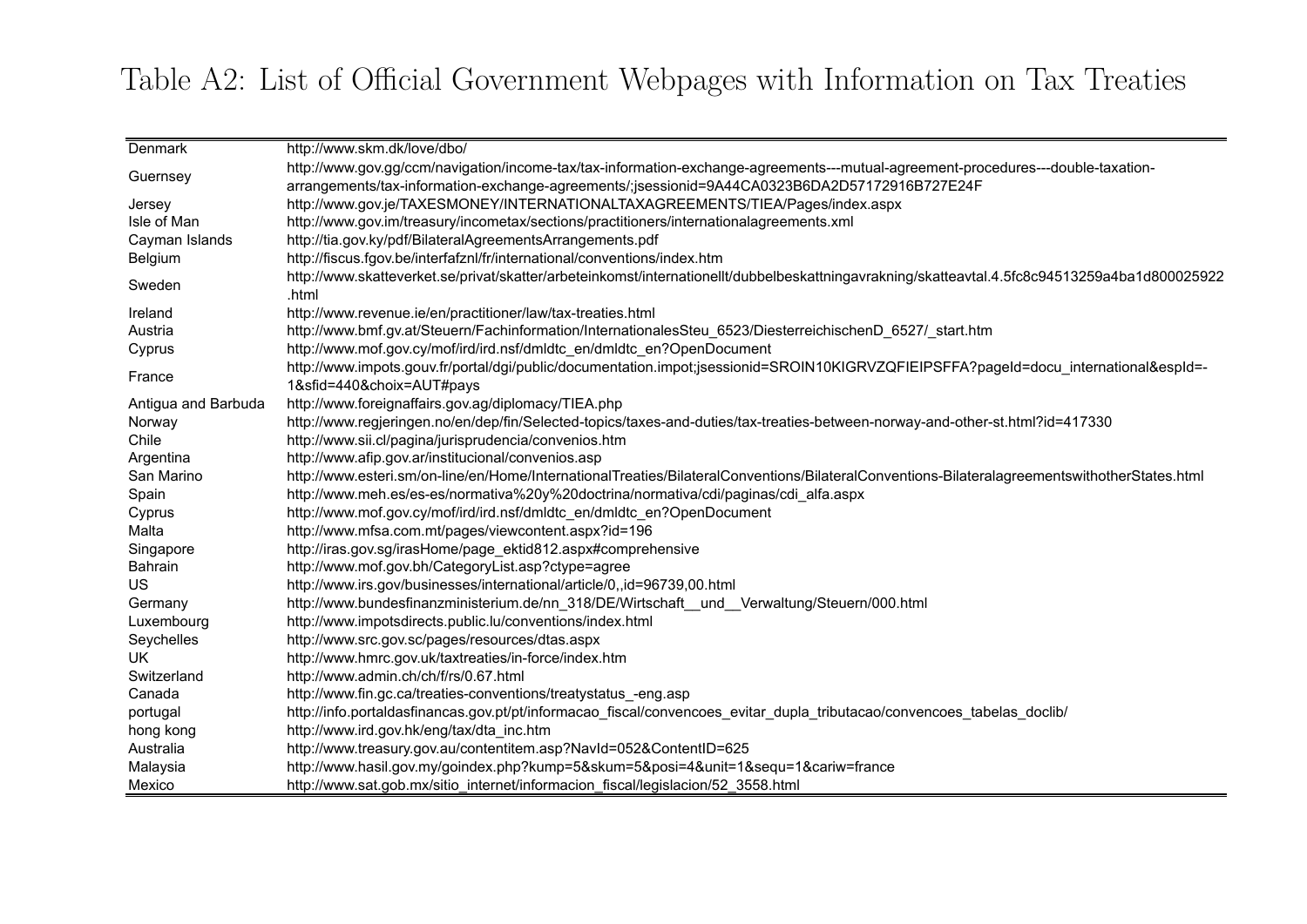|            | No treaty | Treaty |
|------------|-----------|--------|
| <b>USD</b> | 57%       | 62%    |
| <b>GBP</b> | 8%        | 9%     |
| <b>CHF</b> | 4%        | 2%     |
| <b>EUR</b> | 26%       | 25%    |
| Other      | 5%        | 2%     |
|            | 100%      | 100%   |

Table A3: Currency Composition: Averages Over the Full Sample